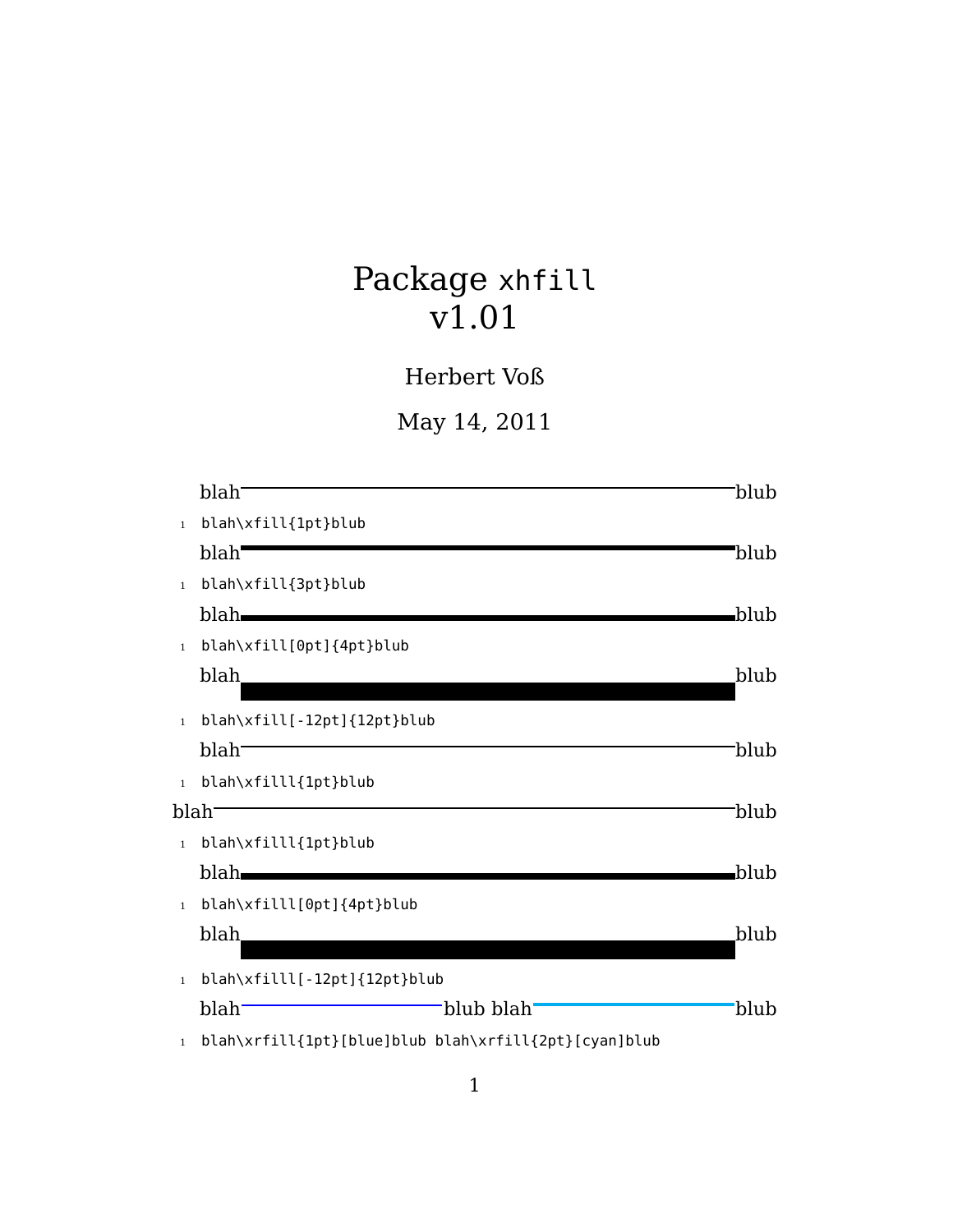

## **The code**

```
1 %% $Id: xhfill.sty 500 2011-05-14 09:39:57Z herbert $
2 %%
3 %% This is file 'xhfill.sty',
4 %%
5 %% IMPORTANT NOTICE:
6 %%
7 %% Package 'xhfill'
8 %%
9 %% Herbert Voss <hvoss _at_ tug.org>
10 %%
11 % This program can be redistributed and/or modified under the
      terms
12 % of the LaTeX Project Public License Distributed from CTAN
      archives
13 % in directory macros/latex/base/lppl.txt.
14 %%
15 %% DESCRIPTION:
16 %% 'xhfill' is a package for extended hfillrules
17 %%
18 %% Usage
```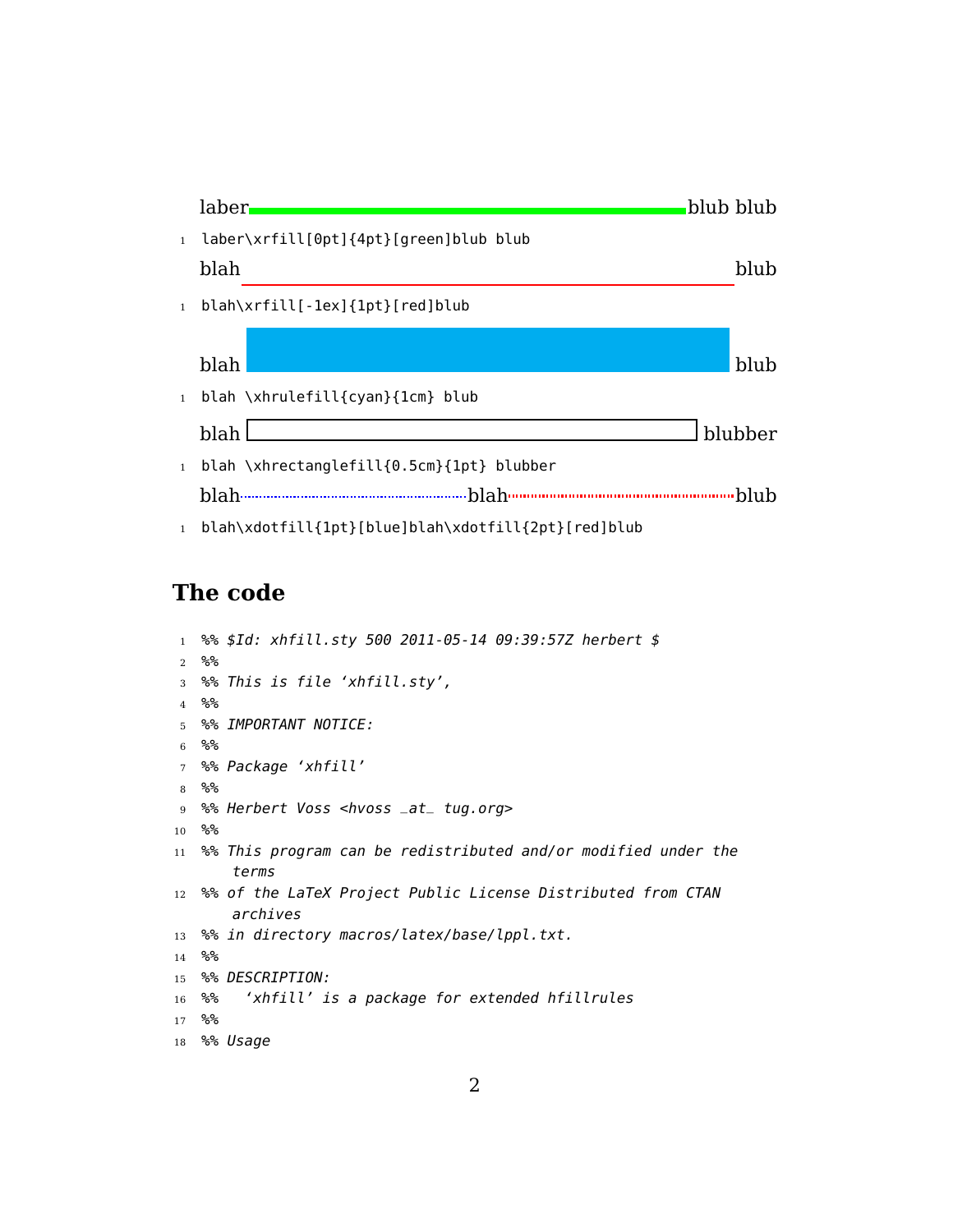```
19 %% \xhrulefill{blue}{5pt}
20 %% \xrfill[raise]{ruleheight}[color]
21 %% \xhrectanglefill{<height>}{<linewidth>}
22 %% \xhrectanglefill{1cm}{1pt}
23 %
24 \NeedsTeXFormat{LaTeX2e}
25 \RequirePackage{xcolor}
26 \RequirePackage{calc}
27 \RequirePackage{xspace}
28 \def\fileversion{1.01}
29 \def\filedate{2011/05/14}
30
31 \ProvidesPackage{xhfill}[\filedate\ v \fileversion\ modify width
      and color of hrulefill]
32 %
33 \providecommand{\xhrulefill}[2]{%
34 \leavevmode\color{#1}\leaders\hrule height #2%
35 \hfill\color{black}\xspace}
36 %
37 \providecommand{\xhrectanglefill}[2]{%
38 \rule{#2}{#1}\kern-#2\kern.1pt%
39 \cleaders
40 \hbox to 1pt{%
41 \hss
42 \rlap{\rule{1.2pt}{#2}}%
43 \raisebox{#1-#2}{\rule{1.2pt}{#2}}%
44 \hss
45 }\hfill\kern.1pt\kern-#2\rule{#2}{#1}%
46 \xspace%
47 }
48 \def\xrfill{\@ifnextchar[{\@xrfilli}{\@xrfilli[1ex]}}
49 \def\@xrfilli[#1]#2{%
50 \@ifnextchar[{\@xrfillii[#1]{#2}}{\@xrfillii[#1]{#2}[black]}}
51 \def\@xrfillii[#1]#2[#3]{%
52 \leaders
53 \hbox{\raisebox{#1}{\color{#3}\rule{1.2pt}{#2}}}\hfill%
54 \color{black}}
55 %
56 \def\xdotfill{\@ifnextchar[{\@xdotfilli}{\@xdotfilli[0.5ex]}}
```

```
57 \def\@xdotfilli[#1]#2{%
```